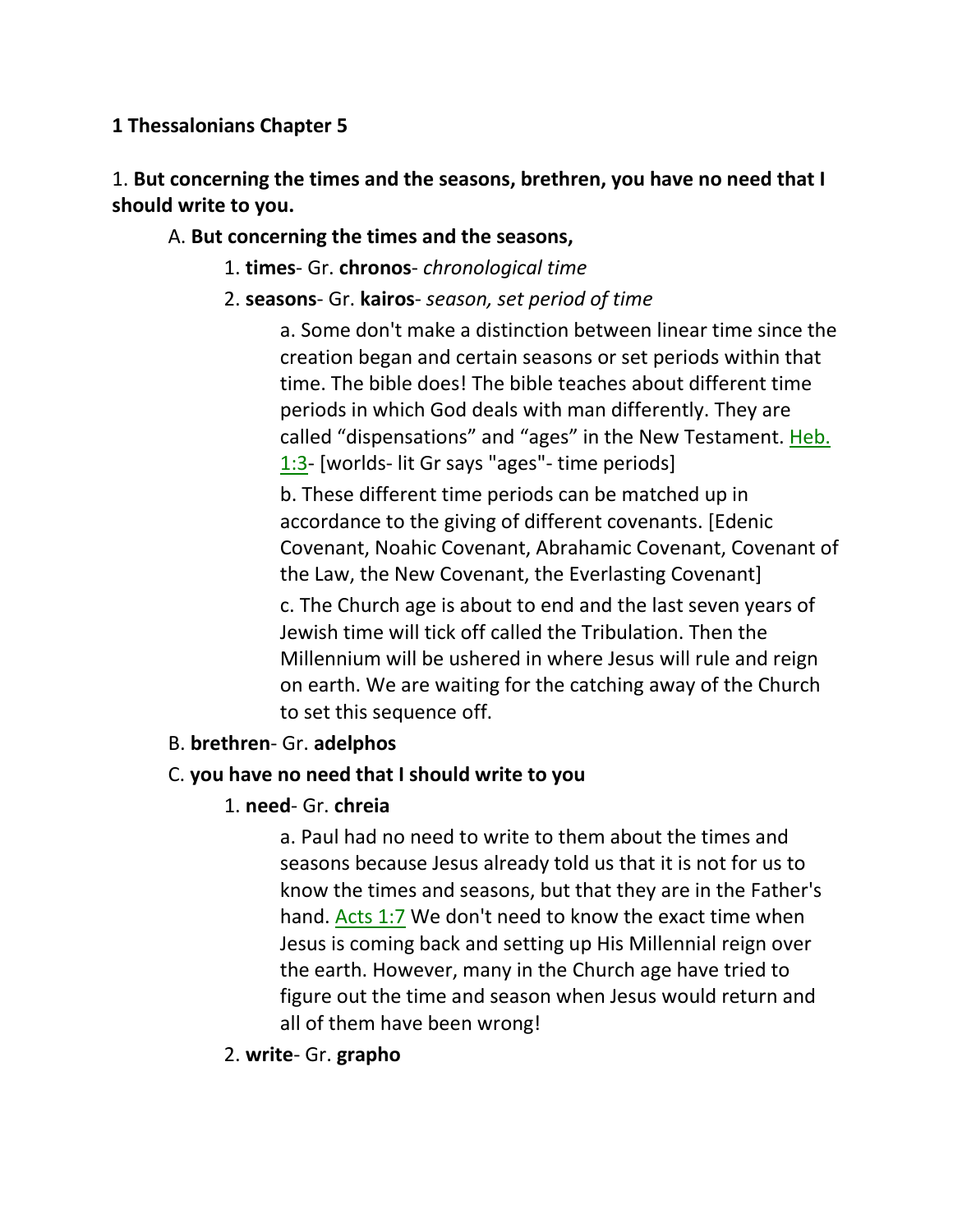# 2. **For you yourselves know perfectly that the day of the Lord so comes as a thief in the night.**

### A. **know**- Gr. **eido**- *settled and abiding knowledge, to know full well*

### B. **perfectly**- Gr. **akribos**- *accurately, exactly*

1. This is a play on words. Paul is saying that you know exactly that you don't know exactly when Jesus is returning!

### C. **day**- Gr. **hemera**

1. The Day of the Lord is the beginning of the Tribulation Period or Jacob's Trouble, which will commence with the catching away of the church. Jer\_30:7

2. This is speaking of Jesus initial coming for His church in which the Tribulation period kicks off. This is not speaking of His final coming to remain on the Earth because the Scripture plainly teaches in the book of Revelation it is seven years after the Tribulation starts that Jesus will make His return to set up His Millennial Reign. What is a mystery is when Jesus will come for His church and start off the last sequence of events before His return to set up His earthly kingdom.

#### D. **comes**- Gr. **erchomai**

# E. **thief**- Gr. **kleptes**

a. Jesus is not a thief. John 10:10 However, the unknown timing of when a thief will strike is being compared to Jesus' return.

# F. **night**- Gr. **nux**

a. We know that most thieves come at night and they never give out when they will strike. Jesus is not like a thief. However, he will come when he is unexpected, not when people know He is coming. This accords with Jesus' words after His resurrection that it was not for His disciples to know the times and seasons but it was in the Father's hands.

b. Don't try to figure out the year, month, and day He is coming. You will never guess right! Matter of fact if you pick a time He is coming back He will purposely not come at that time!

c. This is speaking about those in the world who are in darkness. We are of the Day and we are anxiously awaiting His return at any time.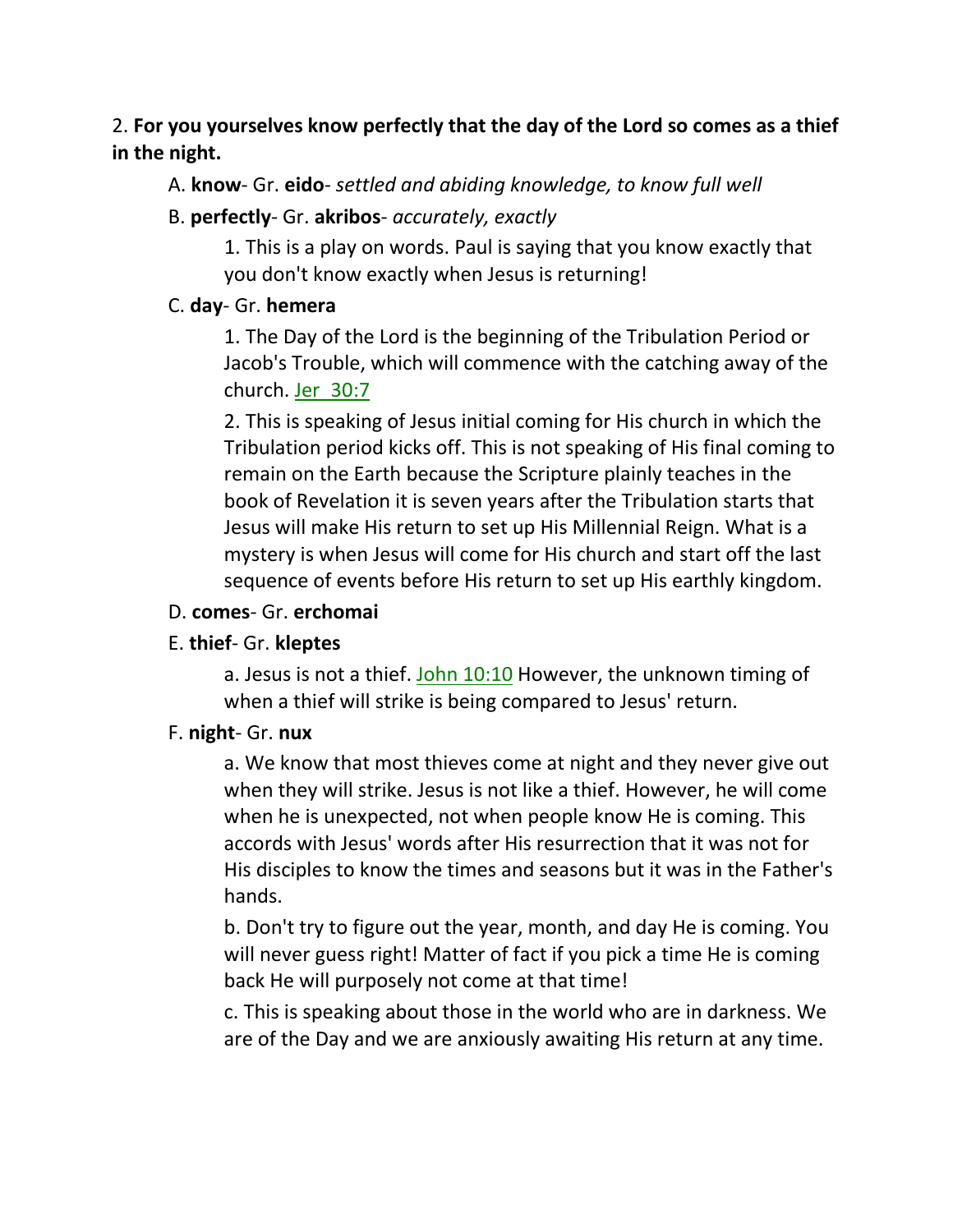3. **For when they say, "Peace and safety!" then sudden destruction comes upon them, as labor pains upon a pregnant woman. And they shall not escape.** 

# A. **For when they say,**

1. **they**

a. Notice that Paul changes from "you" in the first two verses to "they" in this verse. This is referring to unbelievers here.

2. **say**- Gr. **lego**

# B. **peace and safety**

### 1. **peace**- Gr. **eirene**- *to join, harmony, tranquility*

a. Proclaiming peace without embracing the Prince of Peace is an illusion that will come to an end. There is no peace without the Prince of Peace.

2. **safety**- Gr. **asphaleia**

# C. **then sudden destruction comes upon them,**

- 1. **sudden** Gr. **aiphnidios** *unexpected, sudden, unforeseen*
- 2. **destruction** Gr. **eletheros** *ruin*
- 3. **comes** Gr. **ephistemi** *to stand upon*

a. This Greek word implies a protracted period of time. This would be the protracted destruction that will come on the world during the Tribulation Period.

#### D. **as labor pains upon a pregnant woman**

# 1. **labor pains**- Gr. **odin**- *pang or throe*

a. These pains are called "Jacob's Trouble". It will be the Tribulation Period. As a birthing mother has a tribulation period before the birth of her baby, so the earth will have a Tribulation Period right before Christ's Millennial reign is birthed in the earth.

- 2. **pregnant** Gr. **echo en gaster** *to have in belly*
- 3. **woman** Gr. **gune**

# E. **And they shall not escape**

1. **escape**- Gr. **ekpheugo**- *flee out of*

a. No unbeliever will escape the Great Tribulation. All will be destroyed in the end. 2Th\_1:9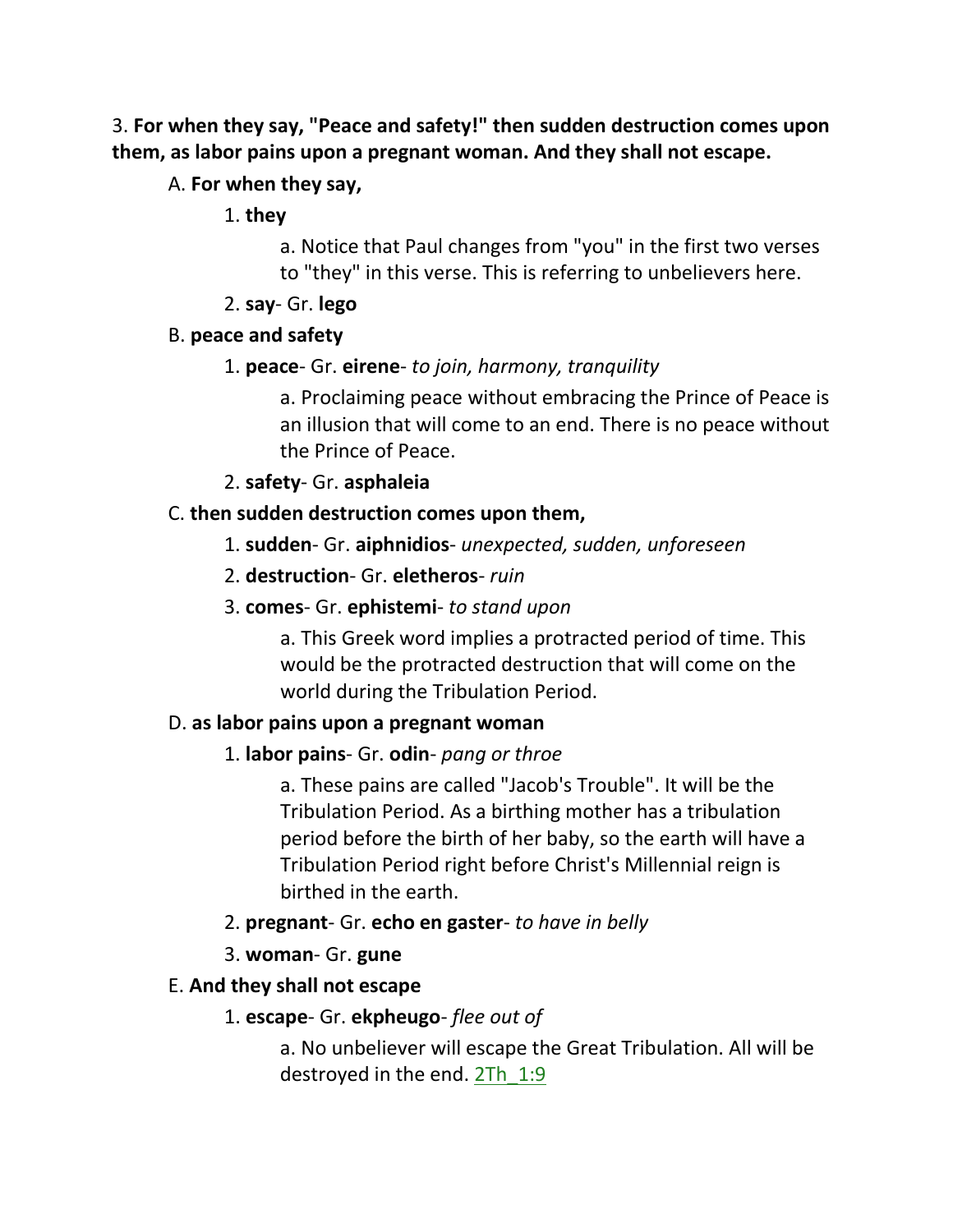### 4. **But you, brethren, are not in darkness, so that this Day should overtake you as a thief.**

A. **But you**,

1. The focus turns from "they"- unbelievers to "you" again- believers

# B. **brethren**- Gr. **adelphos**

# C. **are not in darkness,**

# 1. **darkness**- Gr. **skotos**

a. This speaks of spiritual darkness. We are not of the night, but of the day. 1Th\_5:5

# D. **so that this Day should not overtake you as a thief**

# 1. **Day**- Gr. **hemera**

a. This day is the return of the Lord for His church which will kick off the events of the Tribulation Period and the Millennial reign of Jesus.

# 2. **overtake**- Gr. **katalambano**- *to seize down upon*

# 3. **thief**- Gr. **kleptes**

a. The return of the Lord is not something that will be surprising for the church. The church has been eagerly awaiting this event for 2000 years! Titus 2:3

# 5. **You are all sons of light and sons of the day. We are not of the night nor of darkness.**

# A. **You are all sons of light and sons of the day.**

1. **all**

a. This speaks of all believers who this was written to, not all people on the earth.

- 2. **sons** Gr. **huios** *a mature or legal son*
- 3. **light** Gr. **phos**
	- a. This means believers are sons of the Spirit and by the Spirit.

# 4. **day**- Gr. **hemera**

# B. **We are not of the night nor of darkness**

- 1. **night** Gr. **nux**
- 2. **darkness** Gr. **skotos**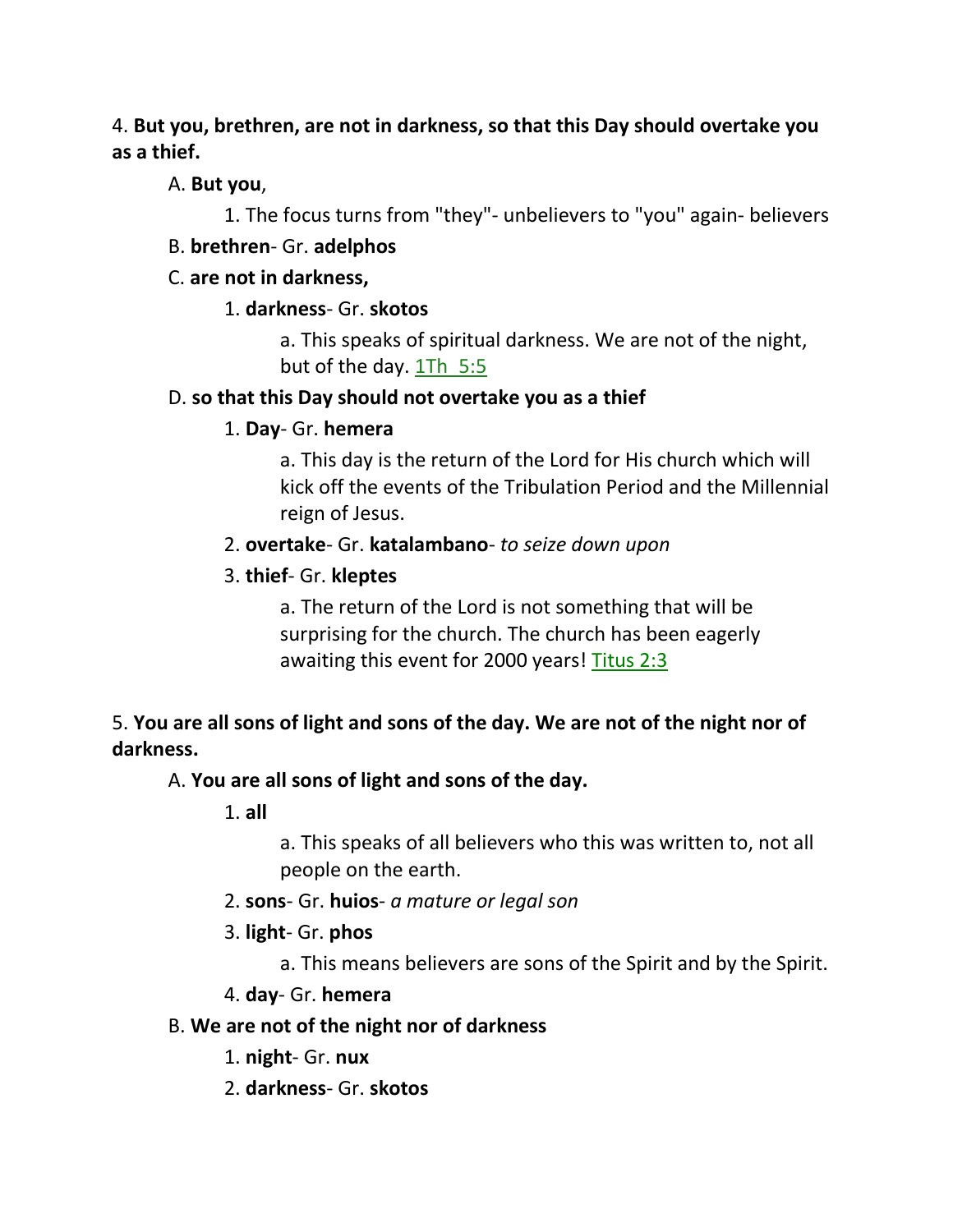a. Unbelievers are spiritually dead, not having the Spirit of light in them.

### 6. **Therefore let us not sleep, as others** *do,* **but let us watch and be sober.**

# A. **Therefore let us not sleep,**

1. **us**

- a. We believers
- 2. **sleep** Gr. **katheudo** *to lie down to rest or sleep*

a. The world is filled with sleep-walkers! Don't be a Christian sleep-walker! Eph. 5:14

#### B. **as others do,**

#### 1. **others**

a. In this verse we have "us" and "others". This is believers and unbelievers.

#### C. **but let us watch and be sober**

#### 1. **watch**- Gr. **gregoreuo**

a. The church is officially on night watch. Keep awake saints! Eph\_6:18

#### 2. **sober**- Gr. **nepho**- *free from intoxication*

a. Alcohol is not the only thing that can intoxicate. Anything we use to excess in the natural has the ability to intoxicate our senses.

# 7. **For those who sleep, sleep at night, and those who get drunk are drunk at night.**

# A. **For those who sleep,**

1. **sleep**- Gr. **katheudo**

a. If you have not realized it, you need sleep!

#### B. **sleep at night,**

#### 1. **night**- Gr. **nux**

a. Here we see that God designed for us to sleep at NIGHT. Working all night and sleeping during the day is against how God designed our body to work and will eventually cost us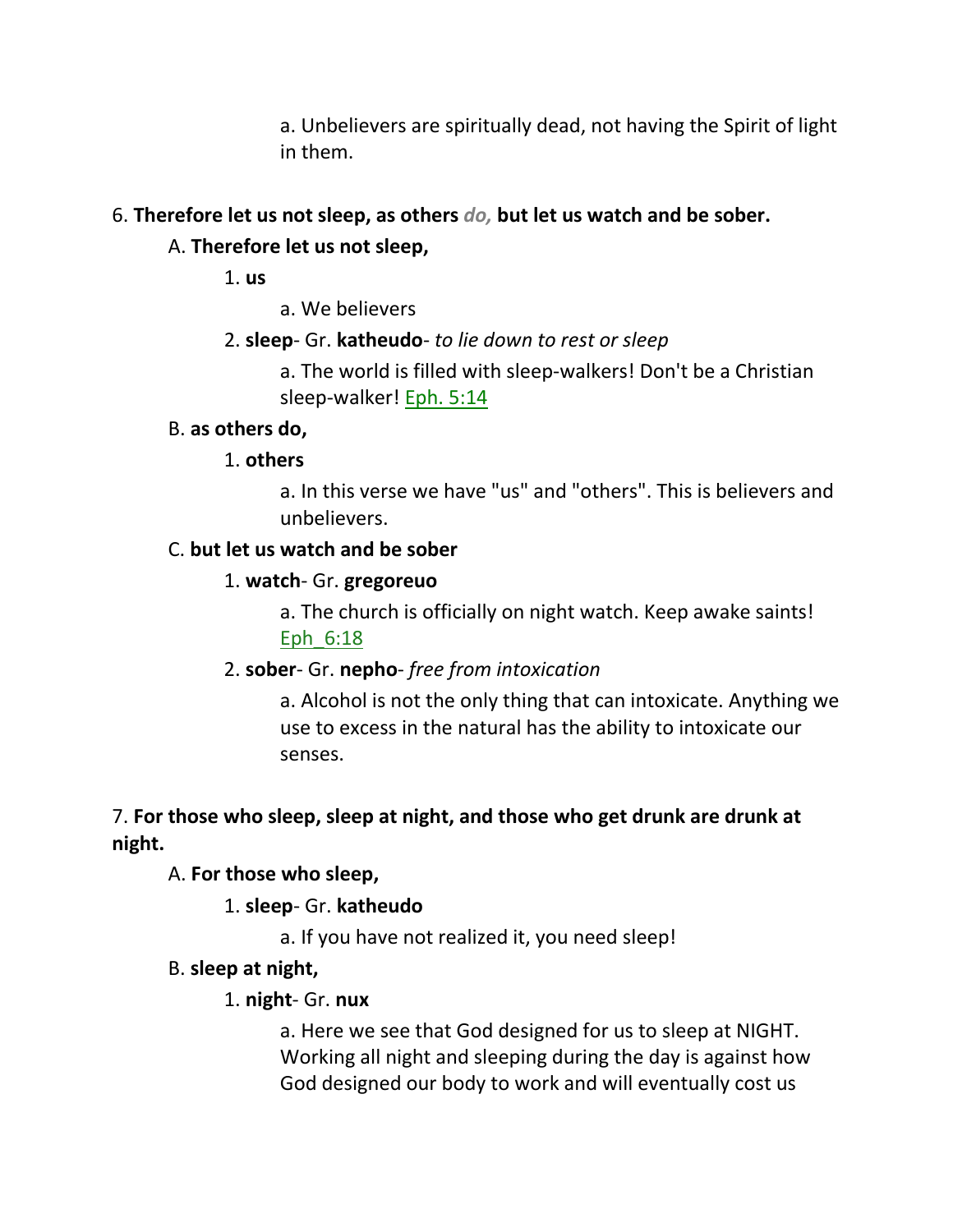physically.

# C. **and those who get drunk are drunk at night**

### 1. **drunk**- Gr. **methusko**

a. Even with the world it is improper to get dunk during the day. As it is improper to get naturally drunk during the day, it is equally improper for a child of God to get drunk on the things of darkness.

b. We are not to join in on the unfruitful deeds of darkness that the world does, but rather expose them by our light filled life. Eph. 5:11

# 8. **But let us who are of the day be sober, putting on the breastplate of faith and love, and** *as* **a helmet the hope of salvation.**

# A. **But let us who are of the day be sober,**

### 1. **day**- Gr. **hemera**

### 2. **sober**- Gr. **nepho**

a. This is three verses in a row that Paul brings up not being intoxicated. This may have been a problem among the Ephesians. Many Christians today pick up the wine glass to relax and end up finding themselves gripped by alcohol. We need to go to Jesus and His Word when we are stressed. At God's right hand there is pleasure for ever more!

# B. **putting on the breastplate of faith and love,**

- 1. **putting on** Gr. **enduo**
- 2. **breastplate** Gr. **thorax**
- 3. **faith** Gr. **pistis**
- 4. **love** Gr. **agape**

a. When we are stressed or attacked in life we should not reach for a glass of liquor or beer. We should reach for the breastplate of righteousness! Please notice that in Ephesians Paul says the breastplate is righteousness. Eph. 6:14 Here he says it is faith and love. These are equivalent! Faith in God's love through Jesus brings righteousness to us. When we cover ourself with the love of God and put our faith in it in times of stress it will protect our heart. Substances can never do that.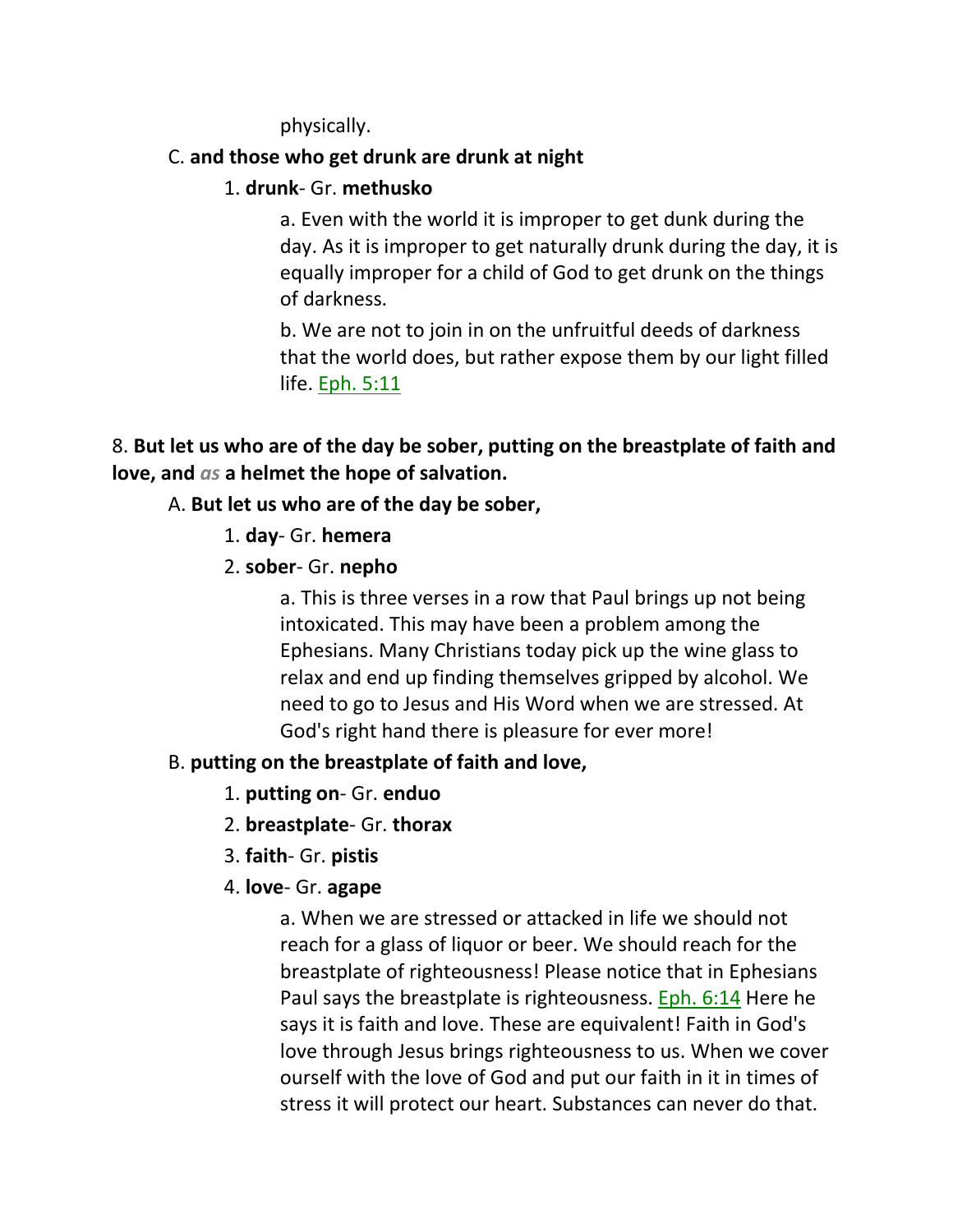All they can do is numb us and dull our senses and open us to spiritual attack. God's love and life will invigorate us and cause us to be smart and alert.

# C. **and as the helmet the hope of salvation**

- 1. **helmet** Gr. **perikephalaia** *what is worn around the head, helmet*
- 2. **hope** Gr. **elpis** *confident expectation of good*
	- a. Hope protects our mind and stabilizes soul. Heb. 6:19

# 3. **salvation**- Gr. **soterion**

a. Being secure in our salvation through faith in Christ brings peace and stability to our thinking.

b. Not being sure if you are saved or will be saved will drive your mind crazy!

# 9. **For God did not appoint us to wrath, but to obtain salvation through our Lord Jesus Christ,**

# A. **For God did not appoint us to wrath,**

1. **appoint**- Gr. **tithemi**- *to place or set*

# 2. **wrath**- Gr. **orge-** *the execution of punishment, the retribution of divine anger*

a. It is very comforting to know we are not destined to experience the wrath of God upon us- in this life or the next. Jesus experienced God's wrath in our place on the cross.

b. In a secondary understanding of this verse, the church is not destined to go through the Great Tribulation because that is the time of God's wrath outpoured on the earth.

c. We are ambassadors for Christ. Before you bomb a country you pull out your ambassadors first. It is not right to bomb your own ambassadors! Before the Great Tribulation Period begins God will pull out all His ambassadors first! God will not beat up his bride during the Great Tribulation!

# B. **but to obtain salvation through our Lord Jesus Christ.**

# 1. **obtain**- Gr. **eis peripoiesis**- *unto an acquiring or obtaining, acquisition, possessing*

a. What a great thing- to possess salvation. There is nothing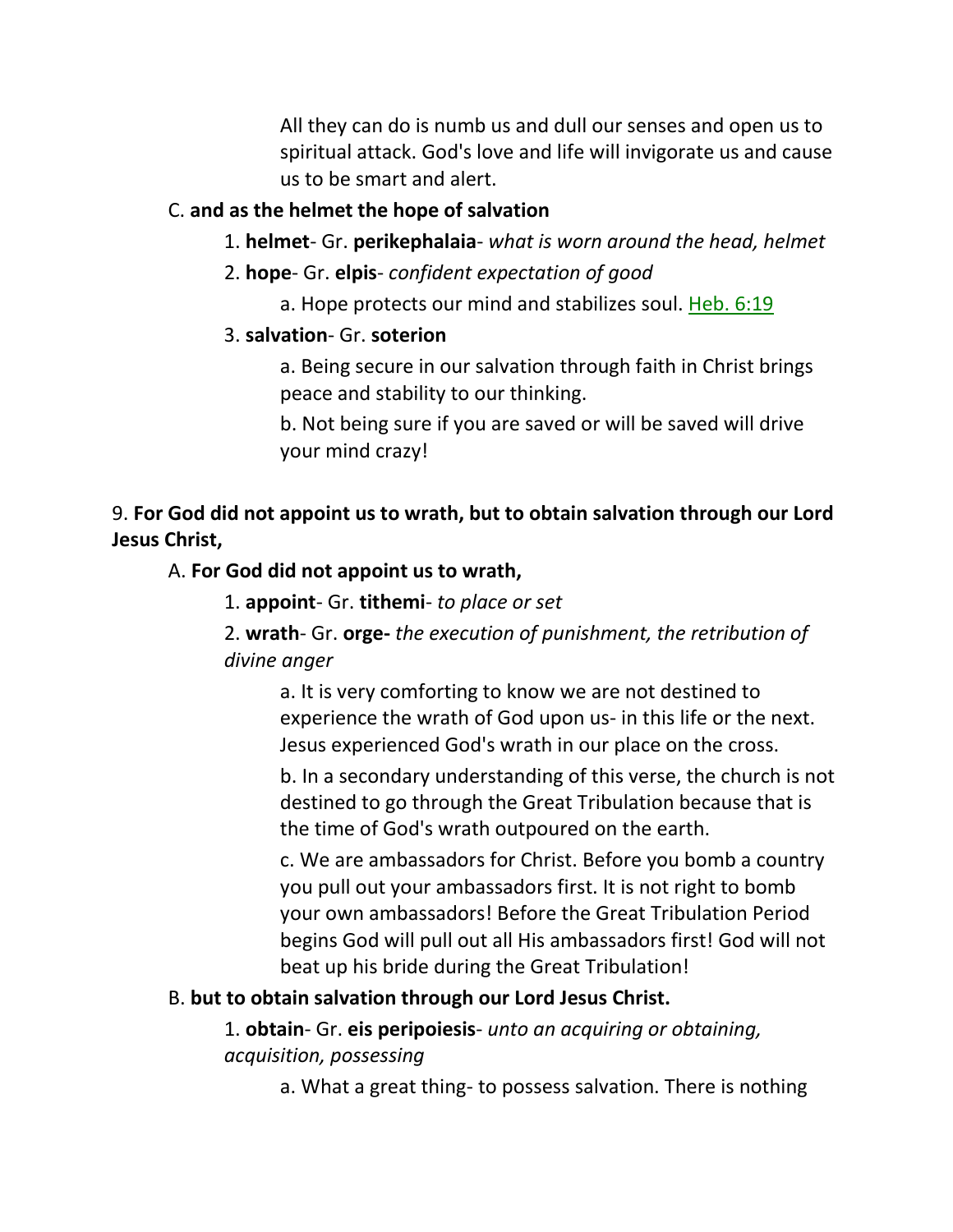more precious you could have.

### 2. **salvation**- Gr. **soterion**

### 3. **Lord**- Gr. **kurios**

a. Jesus Christ is the sole distributor of salvation. If you don't get it through Him, you cannot get it.

10. **who died for us, that whether we wake or sleep, we should live together with Him.** 

A. **who died for us,**

1. **died**- Gr. **apothenesko**- *to die off*

### B. **that whether we wake or sleep,**

1. **wake**- Gr. **gregoreuo**- *stay awake, watch*

# 2. **sleep**- Gr. **katheudo**

a. This does not teach soul sleep. Sleep for a believer always deals with the body. We know this because it says whether we stay awake [we physically live] or sleep [physically die] we shall **LIVE** together with Him.

# C. **we should live together with Him**

# 1. **live**- Gr. **zao**

# 2. **together**

a. Although we are here on earth we live together with Christ. He is our life and is one Spirit with us. Col. 3:4, 1 Cor. 6:17

# 11. **Therefore comfort each other and edify one another, just as you also are doing.**

# A. **Therefore comfort each other and edify one another,**

- 1. **comfort** Gr. **parakaleo** *to call near, exhort, encourage*
	- a. We do this by the Word of God. 1 Thess. 4:18

# 2. **edify**- Gr. **oikodomeo**- *to build up*

a. We are called to build up people, not tear them down!

# B. **just as you also are doing.**

# 1. **doing**- Gr. **poieo**

a. Sometimes we just need to keep on doing what we are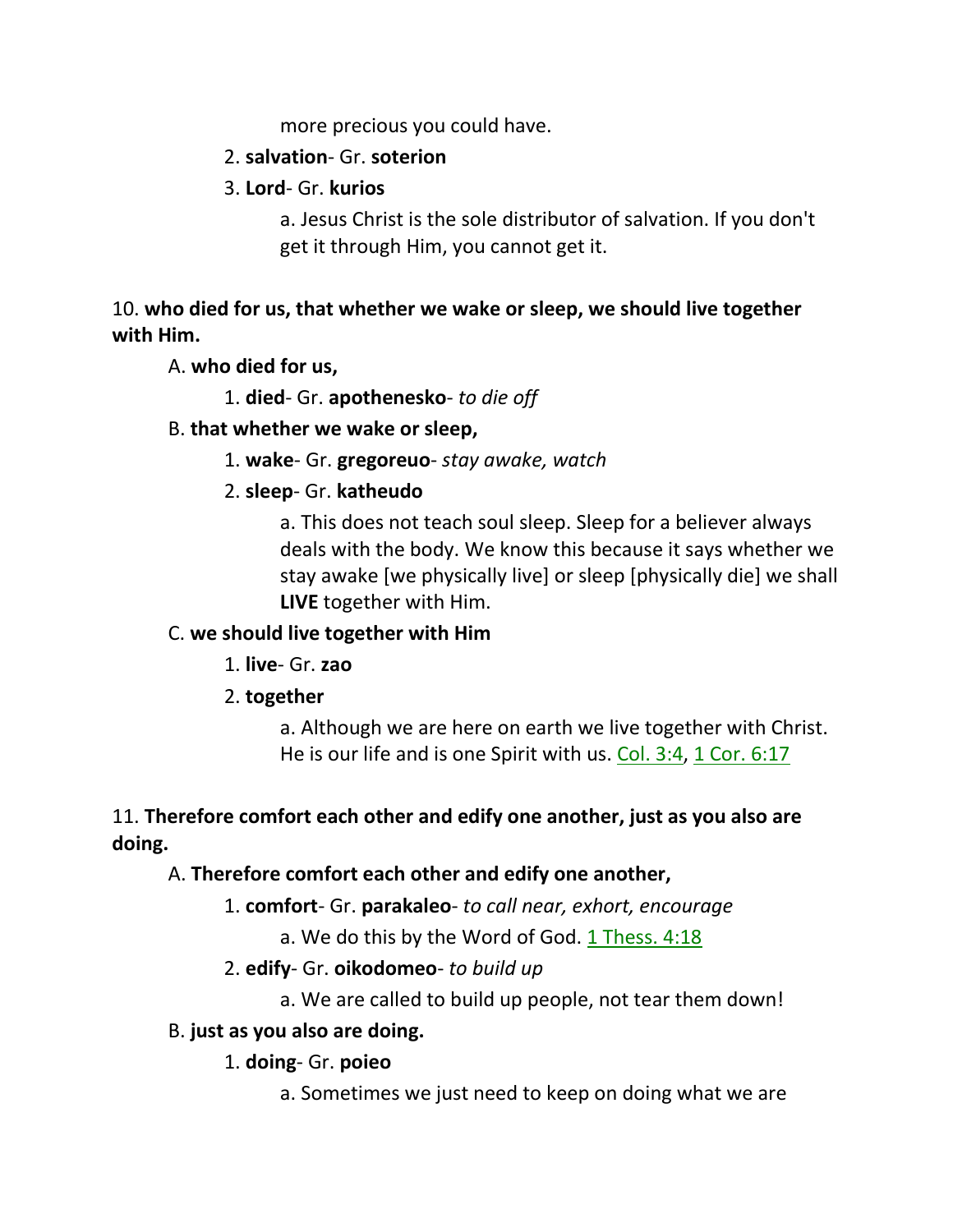doing. We will eventually see a harvest.

### 12. **And we urge you, brethren, to recognize those who labor among you, and are over you in the Lord and admonish you,**

### A. **And we urge you,**

1. **urge**- Gr. **erotao**- *ask, request, beg, beseech*

# B. **brethren**- Gr. **adelphos**

1. This was the favorite term Paul used before he issued a correction to the church. Paul uses this word many times in his letters to the Corinthians.

# C. **to recognize those who labor among you,**

# 1. **recognize**- Gr. **eido**- *to have a full and lasting knowledge of*

a. This is a very important admonition to heed before you join a church and a select a pastor. You should know of their character, background and track record in ministry. This does not mean you necessarily will become their friend or even eat a meal with them.

2. **labor**- Gr. **kopiao**- *to work hard to exhaustion*

# D. **and are over you in the Lord and admonish you**

# 1. **over**- Gr. **proistemi**- *to stand in front of, lead*

# 2. **in the Lord**

a. Church leaders are only over the saints in spiritual matters in the church, they are not to be governors of their private lives outside of church. If private sins become public and create problems in the church then church leaders are called by God to deal with them. 1 Cor. 5 A pastor has no business telling those in his church what house to buy, what car to buy, who to marry, or what job to take, etc.

b. The Shepherdship Movement tried to do this and created much harm in many Christian's lives. Christian leaders are not to act as lords over God's flock, but examples. 1 Pet. 1:3 They are Jesus' sheep and He is their Lord.

3. **admonish**- Gr. **noutheteo**- *to place in the mind, to admonish, warn, exhort*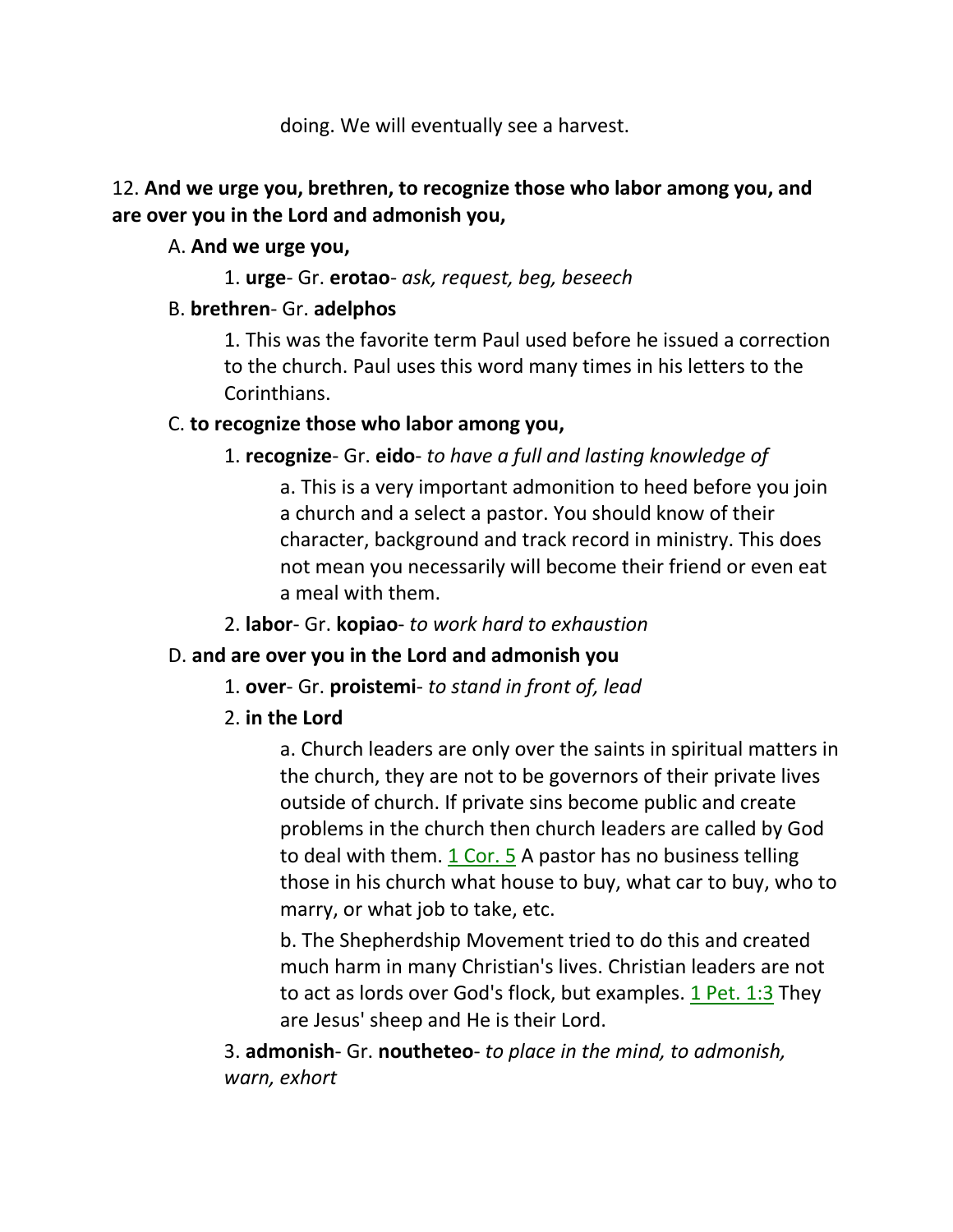a. A Christian leader is first to give an example of living the Word and place the Word in the minds of those under them. Paul said to the Ephesian elders in Miletus- I have both showed you and I have taught you... Acts 20:20

13. **and to esteem them very highly in love for their work's sake. Be at peace among yourselves.** 

### A. **and to esteem them very highly in love for their work's sake**

- 1. **esteem** Gr. **hegeomai**
- 2. **very highly** Gr. **huper ek perissos** *above from excessiveness*
	- a. This is shown both in sentiment and in salary!  $1$  Tim. 5:17
- 3. **love** Gr. **agape**

#### 4. **work**- Gr. **ergon**

a. A pastor should be esteemed and rewarded based upon his work- the production of his ministry, not based upon his personality or even his gifts.

#### B. **Be at peace among yourselves**

1. **peace**- Gr. **eirene**

a. It greatly helps a pastor when his congregation is getting along with each other. If there is strife in the church it brings heartache and hardship to the leadership.

# 14. **Now we exhort you, brethren, warn those who are unruly, comfort the fainthearted, uphold the weak, be patient with all.**

- A. **Now we exhort you,**
	- 1. **exhort** Gr. **parakaleo** *to encourage*
- B. **brethren** Gr. **adelphos**

#### C. **warn those who are unruly,**

1. **warn**- Gr. **noutheteo**- *to place in mind, admonish, warn, exhort*

2. **unruly**- Gr. **ataktos**- *used of soldiers, disorderly conduct, out of ranks (often so of soldiers), irregular, deviating from the prescribed order or rule, lazy*

a. This Greek word was a military term that describes disorderly conduct. It is out of line conduct.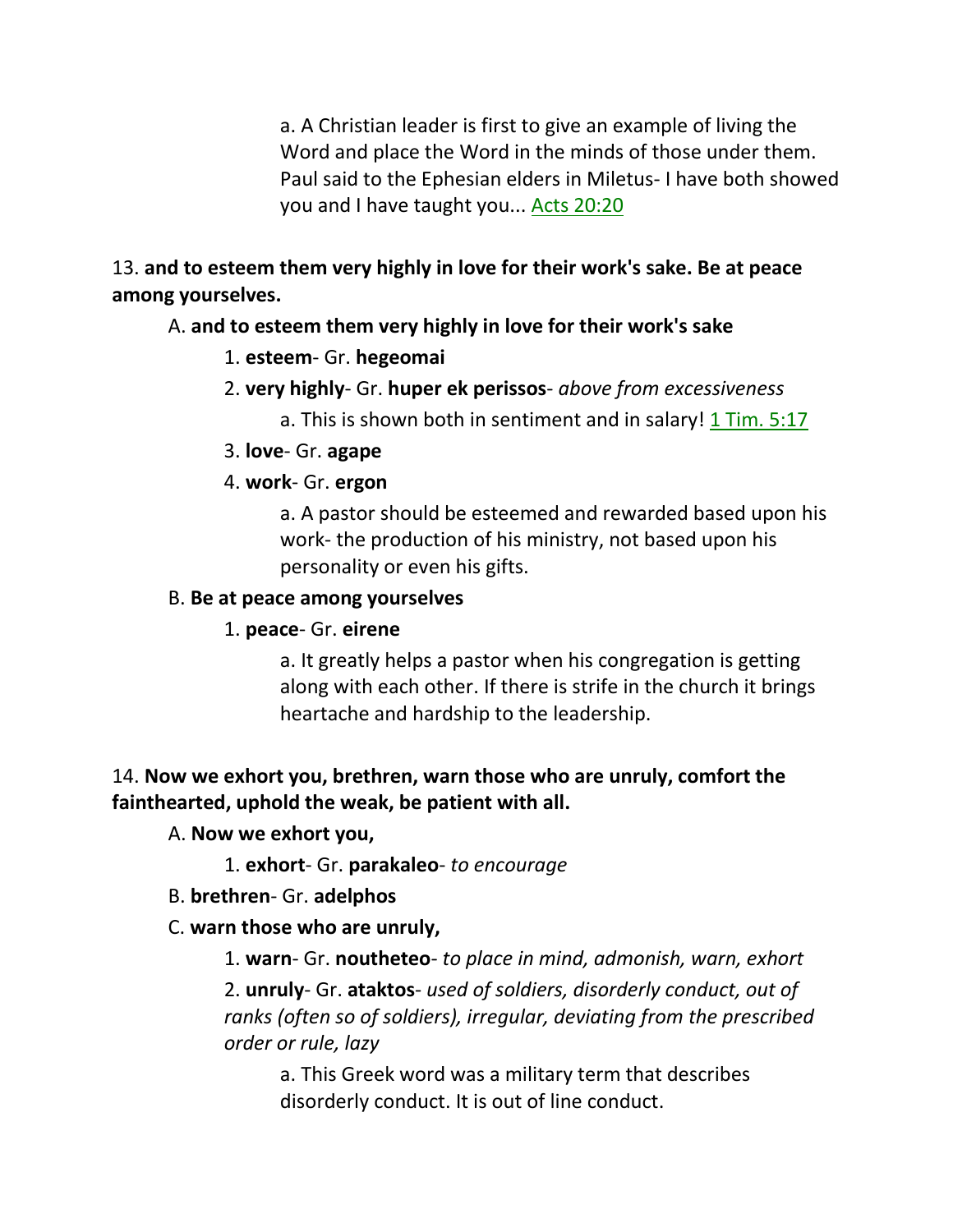b. In the context of this verse and looking at both books written to the Thessalonians there was an obvious problem with some not working. They were milking other Christians for their need for food and shelter. Paul calls this being unruly or disorderly conduct.

c. Interestingly, it seems those that fall into this category are usually hyper-spiritual Christians who have "heard" from the Lord they don't need to work. Some here in Thessalonica obviously thought the Lord would return at any time so they gave up working and were just waiting for his return.

d. I remember when the year 2000 came. There were some quack Christians running up their credit cards and waiting on their roofs for Jesus to come and get them when the clock struck mid-night- Jan. 1, 2000. Of course Jesus did not come back and they had to climb down from their roofs and deal with the debt they had piled up!

# D. **comfort the fainthearted,**

### 1. **comfort**- Gr. **paramutheomai**- *to speak soothingly*

a. The job of a good minister is to comfort the afflicted and to afflict the comfortable!

# 2. **fainthearted**- Gr. **oligopsuchos**- *puny-souled, small-souled*

a. A Christian is to strengthen their soul with the Word of God. Many saints have puny souls! They have not fortified them with the Word of God.

#### E. **uphold the weak,**

# 1. **uphold**- Gr. **antechomai-** *to hold up*

# 2. **weak**- Gr. **asthenes**

a. These are young believers who have scruples that easily damage their tender consciences. Rom. 14:1-3, Rom. 15:1

# F. **be patient with all**

# 1. **patient**- Gr. **makrothumeo**- *long-suffering*

a. God is long-suffering with us, and as a minister you represent God. Therefore, a minister is to be patient with all people as God is.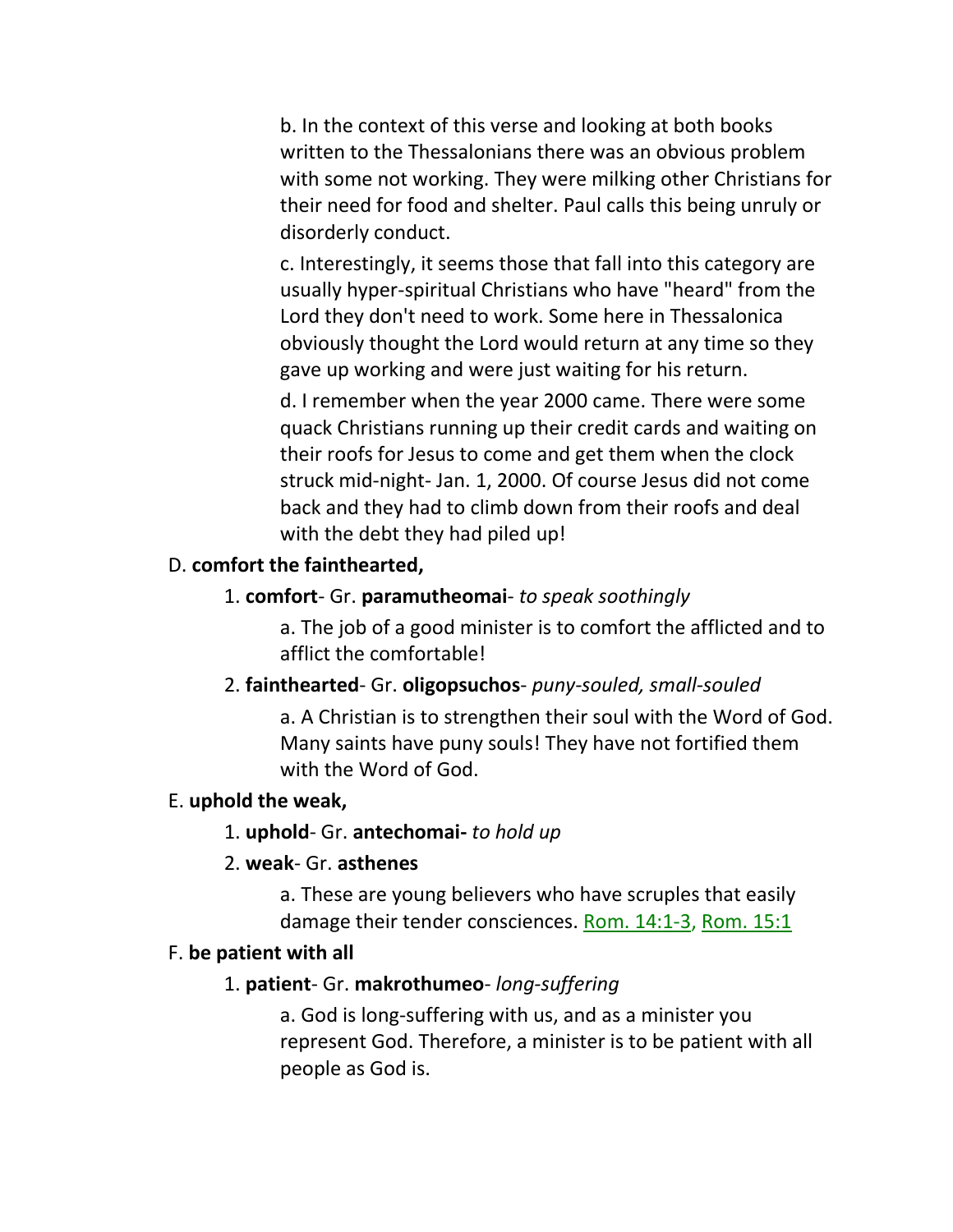15. **See that no one renders evil for evil to anyone, but always pursue what is good both for yourselves and for all.** 

### A. **See that no one renders evil for evil to anyone,**

- 1. **renders** Gr. **apodidomi** *to give back*
- 2. **evil** Gr. **kakos**

a. God says, "Give place for my wrath, for it is written, vengeance is mine, says the Lord, I will repay." Rom. 12:19 The place of God's wrath and vengeance was the cross where Jesus paid the debt we all owe. The cross was the place of God's wrath. If we will consign our loss to the cross, the Lord will repay us with interest!

# B. **but always pursue what is good both for yourselves and for all.**

# 1. **pursue**- Gr. **dioko**

a. This Greek word is translated persecute in the NT. It would be good if every Christian hunted down what was good.

2. **good**- Gr. **agathos**- *divine good*

### 3. **for yourselves**

a. This verse gives balance to our life. Some people think we should only seek the good of others. Here Paul says to seek the good for yourself and others.

b. If you can use natural things to bring you advantage then take them. However, our contentment comes from Christ.

# 4. **for all**

# 16. **Rejoice always,**

A. **Rejoice**- Gr. **chairo**

1. We are to rejoice in the Lord, not in our circumstances. Phil. 4:4

# B. **always**- Gr. **pantote**

# 17. **pray without ceasing,**

# A. **pray**- Gr. **proseuche**

B. **without ceasing**- Gr. **adialeptos**- *without intermission, incessantly, without ceasing*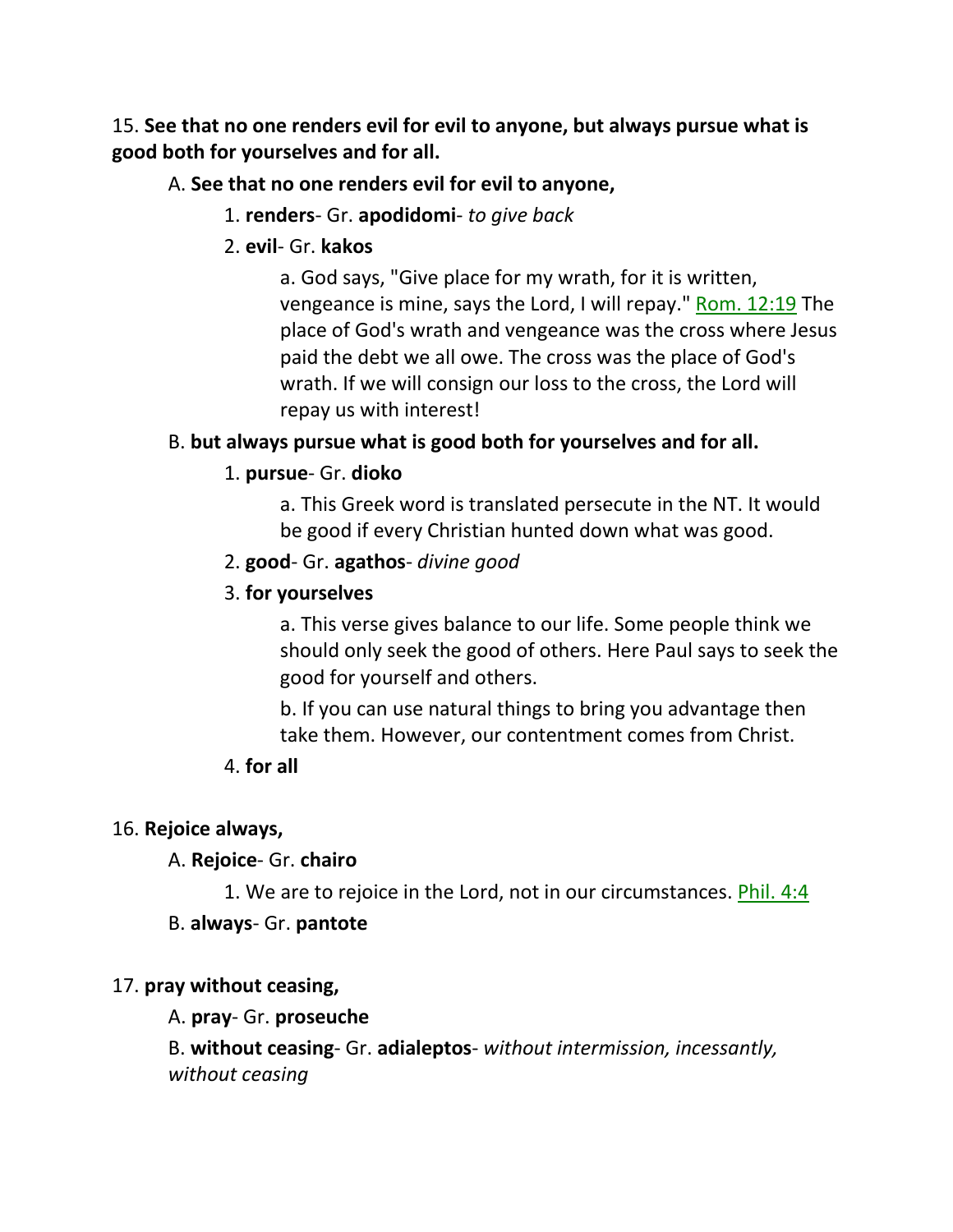# 18. **in everything give thanks; for this is the will of God in Christ Jesus for you.**

#### A. **in everything give thanks**

1. **in everything**

a. This verse says "in everything" not "for everything". Not everything that happens is God's doing!

b. In Ephesians we are told to give thanks for all things. Eph. 5:20 However, you can only thank someone for what they do. You don't thank someone for something they had no hand in at all. So all the things God has done and has a hand in we are to thank Him. If God did not have a hand in or do something we are not to thank Him for those things. A lot of things that happen in the world Satan had a hand in and not God!

### 2. **give thanks**- Gr. **eucharisteo**

a. The root word for thanks is **charis**- grace. Thanksgiving is processed grace in our heart and returned to God.

### B. **for this is the will of God in Christ Jesus for you**

### 1. **will**- Gr. **thelema**

a. This is God's general will for all of us. Many times people are seeking the personal will of God for them, but ignore His general will for them. God will not give you specific guidance if you disregard his general guidance He has given to you to do. For His specific will to work properly in your life, you need to be following His general and already revealed will of God to you.

# 19. **Do not quench the Spirit.**

#### A. **quench**- Gr. **sebnnumi**- *metaphorically to quench, to suppress, stifle*

1. Usually context of a passage is set by what precedes a verse. So, in context, we quench the Spirit when we are unthankful and complain. Most people tie this verse to the next verse about not despising prophesyings. This quenches the Spirit but so does being ungrateful and complaining!

2. Thanksgiving is a key the flow of the Spirit in your life.

3. This is not the same as grieving the Holy Spirit. We grieve the Holy Spirit when we are unloving towards others. Eph. 4:29-31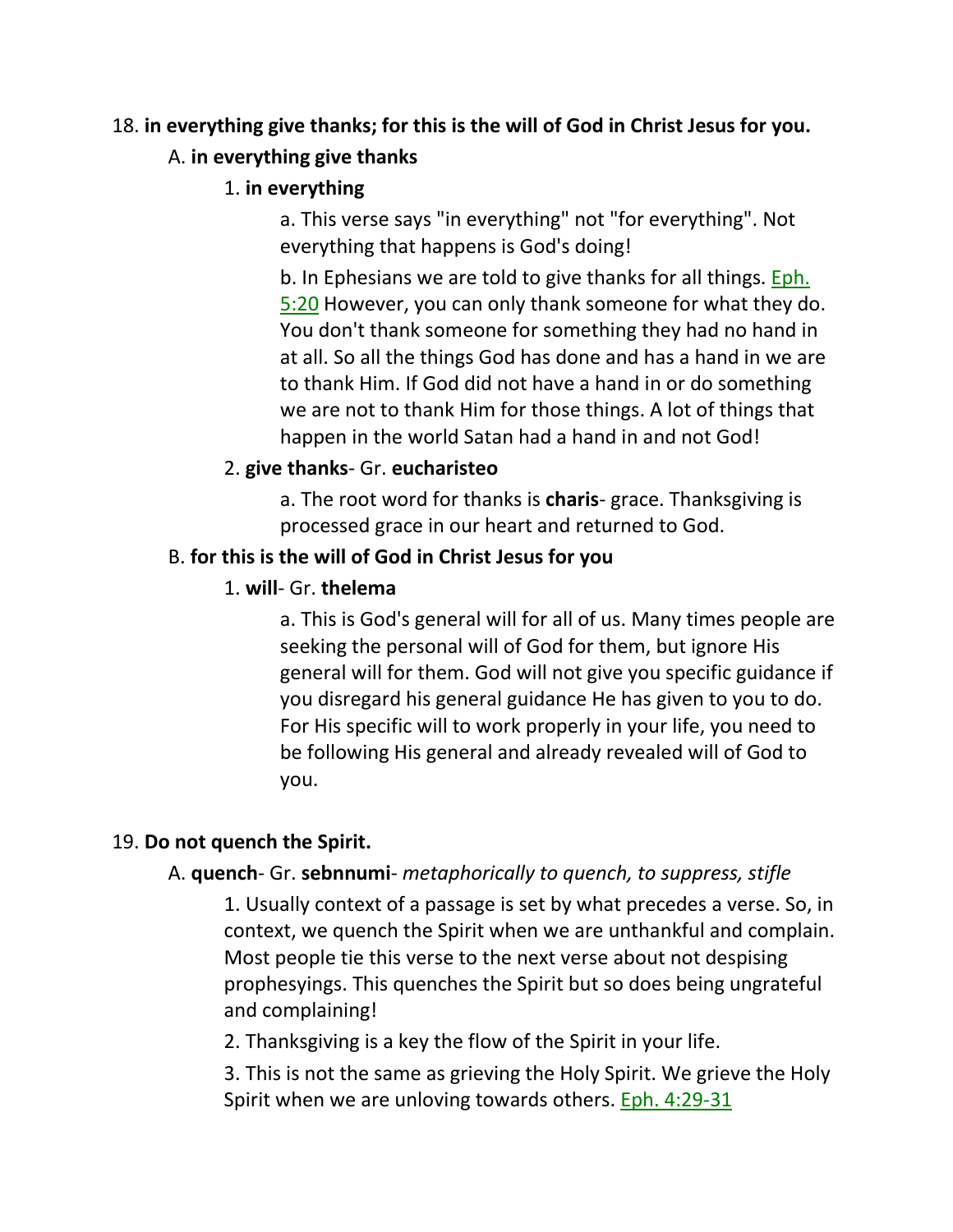### B. **the Spirit**

1. The Holy Spirit

### 20. **Do not despise prophecies.**

A. **despise**- Gr. **exoutheneo**- *to make light of, set at naught, despise, treat with contempt and scorn*

1. Many pastors despise prophecy because some people prophesying had gotten off base or caused problems in their church. Instead of pastoring the prophetic and those who operate in it they just shut it all down. This is wrong. The prophetic is powerful when it is genuine and done within the bounds of scriptural guidelines. The prophetic needs to be pastored not shut down!

2. It is possible to have received wrong prophecies that did not come to pass and you start despising prophecies and shut your heart from hearing any further ones. This is a mistake. Don't shut your heart down. Just test each prophecy you get by the Word of God and witness of the Spirit in you. If it is not in line with both of these then throw it out, but keep your heart open for real and true prophesies. The next verse tells us this.

B. **prophecies**- Gr. **propheteia**

# 21. **Test all things; hold fast what is good.**

- A. **Test all things;**
	- 1. **test** Gr. **dokimazo** *to test in order to approve and use*

a. This Greek word here means to test in order to approve something and use it. We are not to receive a prophetic word with a negative and critical attitude looking to see where it is wrong. We need to test it by the Word of God for the purpose of approving and using it if possible.

# B. **hold fast what is good**

- 1. **hold fast** Gr. **katecho** *to hold down, get a grip on*
- 2. **good** Gr. **kalos**

a. It is possible to get a prophetic word and some of it be right on and some of it be off. You need to keep a hold on the good part and let the other part go. Sometimes if one part is wrong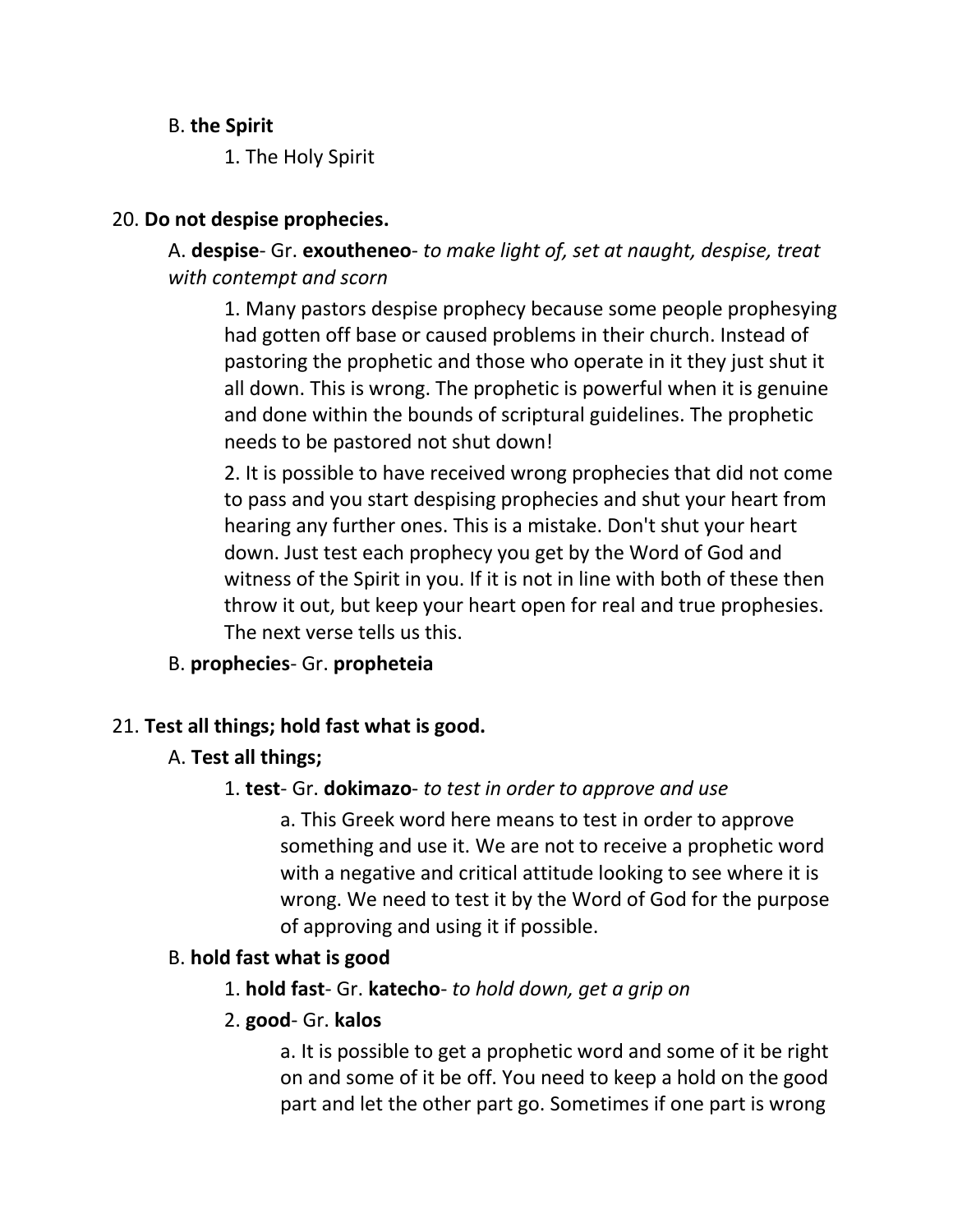a person will throw the whole thing out. Don't throw the baby out with the bath water!

### 22. **Abstain from every form of evil.**

- A. **Abstain** Gr. **apechomai** *to hold off from*
- B. **form** Gr. **eidos** *form, external appearance*

1. It is evident we need to abstain from all forms of evil, but we also need to abstain from anything that might be misconstrued by others as being evil.

2. For example, it is not good to be alone behind closed doors with the opposite sex that you are not married to. This can give rise to speculation on what is happening behind the closed door.

C. **evil**- Gr. **poneros**

23. **Now may the God of peace Himself sanctify you completely; and may your whole spirit, soul, and body be preserved blameless at the coming of our Lord Jesus Christ.** 

#### A. **Now may the God of peace Himself sanctify you completely;**

#### 1. **peace**- Gr. **eirene**- *harmony*

a. The God of peace will bring our entire being into harmony with His nature and will.

#### 2. **sanctify**- Gr. **hagiazo**- *to set apart*

a. Sanctification involves being set apart from something [the world] unto something [God's purposes].

#### 3. **completely**- Gr. **holoteles**- *perfect, complete in all respects*

a. A Christian's spirit has been sanctified, their soul is being sanctified, and their body will be sanctified at the resurrection.

#### B. **and may your whole spirit,**

#### 1. **whole**- Gr. **holokleros**- *whole and complete in every part*

a. Man has three parts- spirit, soul, and body. God is a trinity and we being made in His image are comprised of three distinct parts that have different functions.

#### 2. **spirit**- Gr. **pneuma**

a. This is our identity. God deals with us according to our spirit.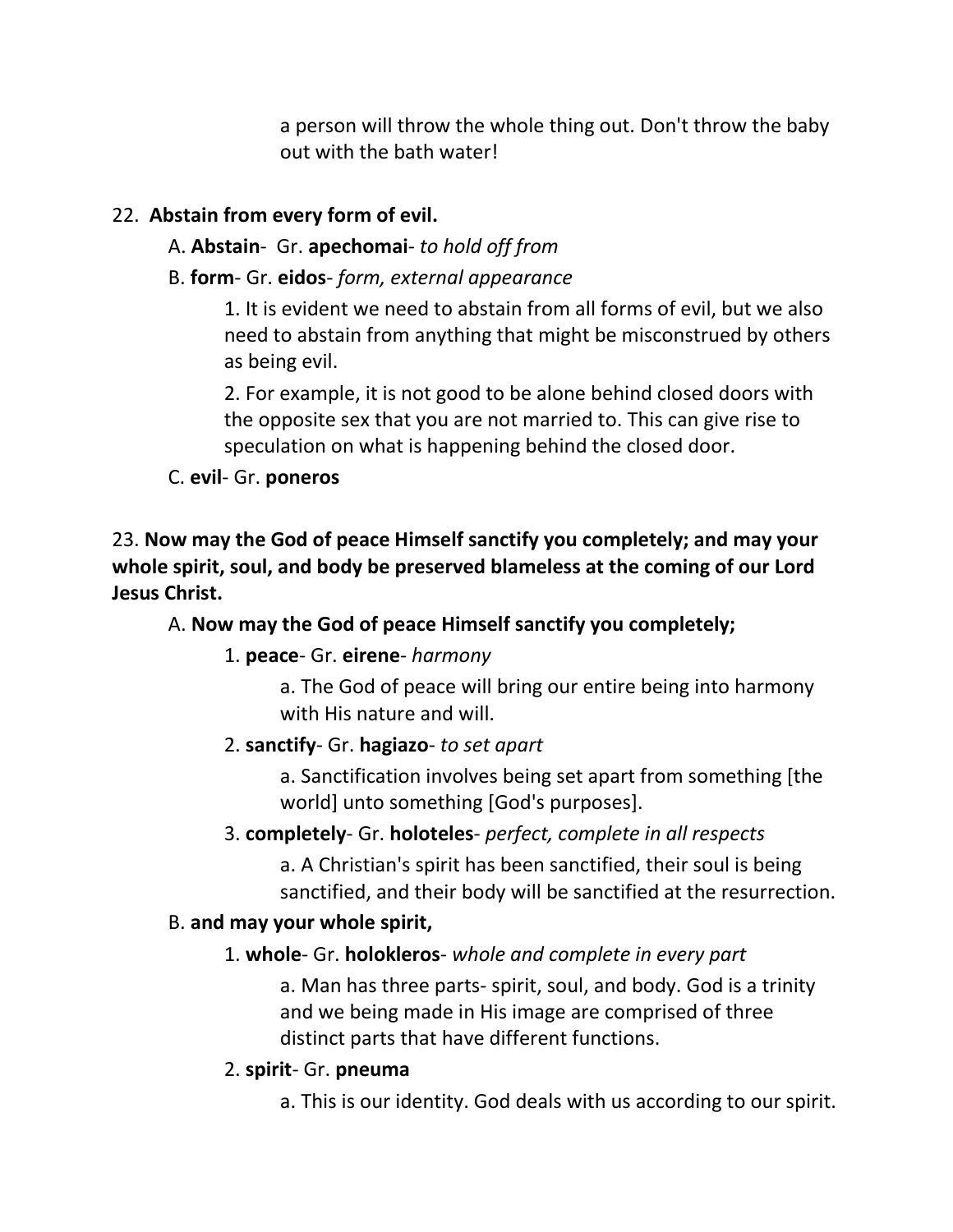If our spirit is dead, then we are lost. If our spirit has been born again we will enter heaven when we die. Whether we go to heaven or hell is not based upon our actions but based upon if our spirit has been born again or not.

b. Phycology only deals with the soul of man. Phycologists do not acknowledge the spirit of man. God goes to our core to fix our problem, those in the world merely try to deal with man's problems at the soul level. They don't go deep enough to the core nature of man.

#### C. **soul**- Gr. **psuche**

1. This is our personality- mind, will, and emotions

### D. **and body be preserved blameless at the coming of our Lord Jesus Christ**

#### 1. **body-** Gr. **soma**

a. This is the natural vessel we live in. We are a spirit, that has a soul, that lives in a body.

#### 2. **preserved**- Gr. **tereo**

a. This is an act of God's grace, not a work we must accomplish by our efforts.

#### 3. **blameless**- Gr. **amemptos**

a. We are blameless because we are in Christ who is blameless.

# 4. **coming**- Gr. **parousia**- *arrival*

a. At Jesus' coming we will receive a perfect new resurrected body that will house our perfected spirit and soul.

# 24. **He who calls you** *is* **faithful, who also will do** *it.*

# A. **He who calls you is faithful,**

# 1. **calls**- Gr. **kaleo**

a. He who calls is faithful to provide.

b. The law calls but demands you do, grace calls and also does. Phil. 2:13

# 2. **faithful**- Gr. **pistos**

#### B. **who also will do it**

1. **do**- Gr. **poieo**

a. Again, this sanctification is by God's grace and not our own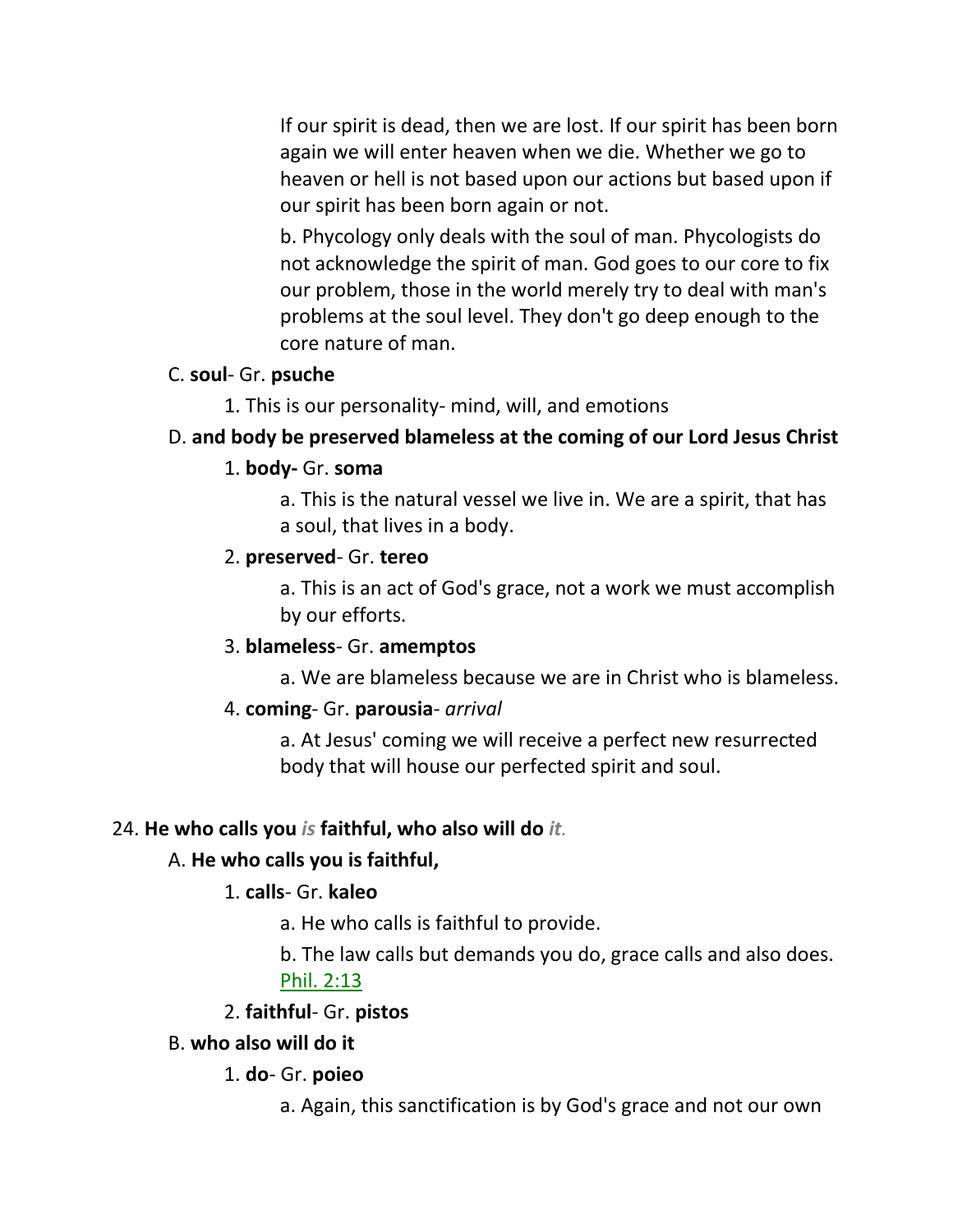effort. Grace is what God does for us. It is received by faith.

### 25. **Brethren, pray for us.**

### A. **Brethren**- Gr. **adelphos**

### B. **pray**- Gr. **proseuchomai**

1. Paul wrote 2/3 of the NT but he was not too proud to ask for prayer. We all need prayer

### 26. **Greet all the brethren with a holy kiss.**

#### A. **Greet**- Gr. **aspazomai**- *to embrace*

B. **all**

1. Paul tells us to embrace all the brethren because he knew it would be our inclination to not embrace some brethren.

### C. **brethren**- Gr. **adelphos**

### D. **holy-** Gr. **hagios**

1. I used to be a singles pastor. Some men in our group had this as their favorite verse!

#### E. **kiss**- Gr. **philema**

1. This practice was discontinued by the church due to the problem of unholy kissing!

# 27. **I charge you by the Lord that this epistle be read to all the holy brethren.**

# A. **charge**- Gr. **horkizo**- *to put to an oath, make to swear*

1. This is a strong word. There might have been concern on Paul's part that those who first received this letter would keep it to themselves for their own personal purposes.

#### B. **epistle**- Gr. **epistole**- *letter*

# C. **read**- Gr. **anaginosko**

# D. **holy**- Gr. **hagios**

1. These are the same brethren as in the previous verse where it was said to embrace all the brethren. Some brethren don't look and act holy, but if they are saved, they are!

2. Christians are holy because God lives in them.